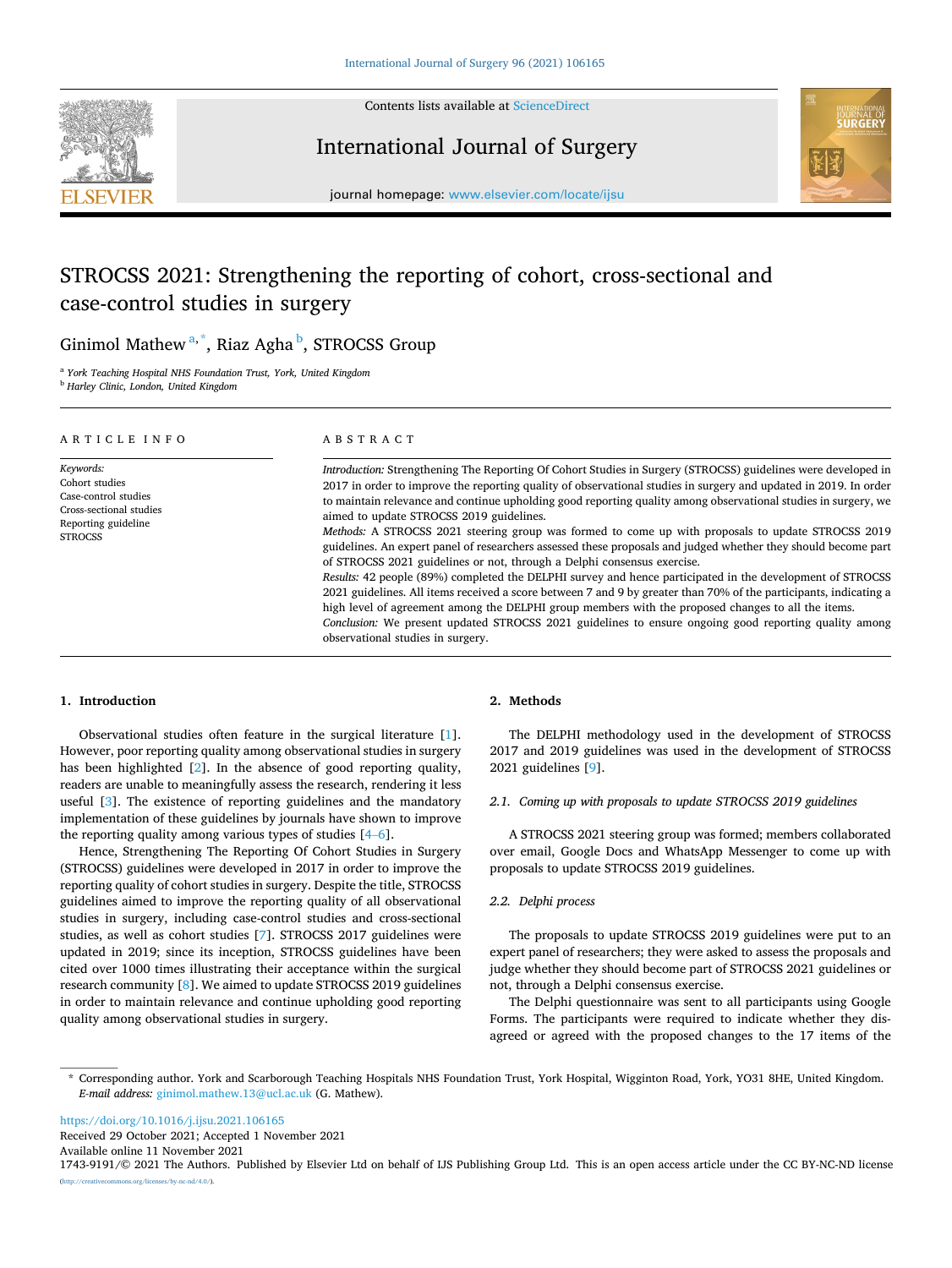#### <span id="page-1-0"></span>**Table 1**

STROCSS 2021 Delphi participants' scores ranging between 1 (strongly disagree) and 9 (strongly agree). Items listed correspond to individual sections of STROCSS.

| Item            | $1-3(%)$ | 4-6 (%) | 7-9 (%) |
|-----------------|----------|---------|---------|
| $\mathbf{1}$    | 2.4      | 7.2     | 90.5    |
| 2a              | 0.0      | 2.4     | 97.6    |
| 2 <sub>b</sub>  | 0.0      | 9.6     | 90.4    |
| 2c              | 2.4      | 7.2     | 90.5    |
| 2d              | 0.0      | 19.1    | 81.0    |
| 3               | 2.4      | 7.2     | 90.5    |
| 4a              | 2.4      | 7.2     | 90.5    |
| 4b              | 7.2      | 14.3    | 78.5    |
| 4c              | 0.0      | 11.9    | 88.2    |
| 4d              | 0.0      | 7.2     | 92.8    |
| 5a              | 0.0      | 7.2     | 92.8    |
| 5 <sub>b</sub>  | 0.0      | 14.3    | 85.7    |
| 5c              | 2.4      | 4.8     | 92.8    |
| 5d              | 0.0      | 19.1    | 80.9    |
| 6a              | 0.0      | 4.8     | 95.2    |
| 6b              | 4.8      | 14.2    | 80.9    |
| 6c              | 2.4      | 9.5     | 88.1    |
| 7a              | 0.0      | 9.5     | 90.4    |
| 7b              | 0.0      | 14.2    | 85.7    |
| 7c              | 0.0      | 11.9    | 88.1    |
| 7d              | 4.8      | 9.5     | 85.7    |
| 7e              | 0.0      | 14.3    | 85.7    |
| 7f              | 0.0      | 11.9    | 88.1    |
| 8               | 0.0      | 9.5     | 90.5    |
| 9               | 2.4      | 9.6     | 88.0    |
| 10a             | 0.0      | 2.4     | 97.6    |
| 10 <sub>b</sub> | 0.0      | 9.5     | 90.4    |
| 10c             | 0.0      | 11.9    | 88.1    |
| 11a             | 0.0      | 19.0    | 80.9    |
| 11 <sub>b</sub> | 0.0      | 16.7    | 83.4    |
| 11c             | 0.0      | 14.3    | 85.7    |
| 12              | 0.0      | 9.6     | 90.4    |
| 13              | 2.4      | 19.1    | 78.5    |
| 14              | 0.0      | 9.5     | 90.5    |
| 15              | 0.0      | 14.3    | 85.7    |
| 16              | 2.4      | 14.3    | 83.3    |
| 17a             | 2.4      | 14.3    | 83.3    |
| 17 <sub>b</sub> | 0.0      | 4.8     | 95.2    |
| 17c             | 0.0      | 2.4     | 97.5    |

STROCSS 2019 guidelines, using a nine-point Likert scale, where 1 indicated "strongly disagree" and 9 indicated "strongly agree". If greater than 70% of participants gave a score between 7 and 9 for a proposed change, this was deemed as consensus and the item was updated. If less than 70% of participants gave a score between 7 and 9 for a proposed change, the item was left unaltered.

## *2.3. Participants*

Researchers who were involved in the development of STROCSS 2017 and 2019 guidelines were invited to participate again. In addition, members of the International Journal of Surgery (IJS) editorial board were invited; IJS has mandated authors submitting surgical research papers using observational methodology to comply with STROCSS guidelines and hence IJS is an ardent supporter of STROCSS guidelines. Participants were accomplished researchers, authors, journal reviewers, editorial board members and editors representing countries across North America, South America, Europe, Africa, Asia, and Australia.

## **3. Results**

47 people agreed to participate in the development of STROCSS 2021 guidelines; 42 people (89%) completed the DELPHI survey and hence participated in the development of STROCSS 2021 guidelines. Table 1 shows a summary of the scores given by the Delphi participants to indicate agreement or disagreement with the proposed changes to each item of the STROCSS 2019 guidelines. All items received a score

## **Table 2**

The full revised STROCSS 2021 checklist.

|                 | The STROCSS 2021 Guideline                                                                                                      |      |
|-----------------|---------------------------------------------------------------------------------------------------------------------------------|------|
| Item<br>no.     | Item description                                                                                                                | Page |
| <b>TITLE</b>    |                                                                                                                                 |      |
| 1               | Title                                                                                                                           |      |
|                 | • The word cohort or cross-sectional or case-control is included*                                                               |      |
|                 | • Temporal design of study is stated (e.g. retrospective or                                                                     |      |
|                 | prospective)<br>• The focus of the research study is mentioned (e.g. population,                                                |      |
|                 | setting, disease, exposure/intervention, outcome etc.)                                                                          |      |
|                 | *STROCSS 2021 guidelines apply to cohort studies as well as                                                                     |      |
| <b>ABSTRACT</b> | other observational studies (e.g. cross-sectional, case-control etc.)                                                           |      |
| 2a              | <b>Introduction</b> – briefly describe:                                                                                         |      |
|                 | • Background                                                                                                                    |      |
|                 | • Scientific rationale for this study                                                                                           |      |
|                 | • Aims and objectives                                                                                                           |      |
| 2b              | Methods - briefly describe:                                                                                                     |      |
|                 | • Type of study design (e.g. cohort, case-control, cross-sectional<br>etc.)                                                     |      |
|                 | • Other key elements of study design (e.g. retro-/prospective,                                                                  |      |
|                 | single/multi-centred etc.)                                                                                                      |      |
|                 | • Patient populations and/or groups, including control group, if<br>applicable                                                  |      |
|                 | • Exposure/interventions (e.g. type, operators, recipients,                                                                     |      |
|                 | timeframes etc.)<br>$\bullet$ Outcome measures – state primary and secondary outcome(s)                                         |      |
| 2c              | Results - briefly describe:                                                                                                     |      |
|                 | • Summary data with qualitative descriptions and statistical                                                                    |      |
|                 | relevance, where appropriate                                                                                                    |      |
| 2d              | Conclusion - briefly describe:                                                                                                  |      |
|                 | • Key conclusions                                                                                                               |      |
|                 | • Implications for clinical practice<br>• Need for and direction of future research                                             |      |
|                 | <b>INTRODUCTION</b>                                                                                                             |      |
| 3               | <b>Introduction</b> – comprehensively describe:                                                                                 |      |
|                 | • Relevant background and scientific rationale for study with                                                                   |      |
|                 | reference to key literature                                                                                                     |      |
|                 | • Research question and hypotheses, where appropriate<br>• Aims and objectives                                                  |      |
| <b>METHODS</b>  |                                                                                                                                 |      |
| 4a              | Registration                                                                                                                    |      |
|                 | • In accordance with the Declaration of Helsinki*, state the                                                                    |      |
|                 | research registration number and where it was registered, with<br>a hyperlink to the registry entry (this can be obtained from  |      |
|                 | ResearchRegistry.com, ClinicalTrials.gov, ISRCTN etc.)                                                                          |      |
|                 | • All retrospective studies should be registered before                                                                         |      |
|                 | submission; it should be stated that the research was<br>retrospectively registered                                             |      |
|                 | * "Every research study involving human subjects must be registered in                                                          |      |
| 4b              | a publicly accessible database before recruitment of the first subject"<br><b>Ethical approval</b>                              |      |
|                 |                                                                                                                                 |      |
|                 | • Reason(s) why ethical approval was needed<br>• Name of body giving ethical approval and approval number                       |      |
|                 | • Where ethical approval wasn't necessary, reason(s) are                                                                        |      |
|                 | provided                                                                                                                        |      |
| 4c              | Protocol                                                                                                                        |      |
|                 | • Give details of protocol (a priori or otherwise) including how to                                                             |      |
|                 | access it (e.g. web address, protocol registration number etc.)<br>• If published in a journal, cite and provide full reference |      |
| 4d              | Patient and public involvement in research                                                                                      |      |

- Declare any patient and public involvement in research
- State the stages of the research process where patients and the public were involved (e.g. patient recruitment, defining

(*continued on next page*)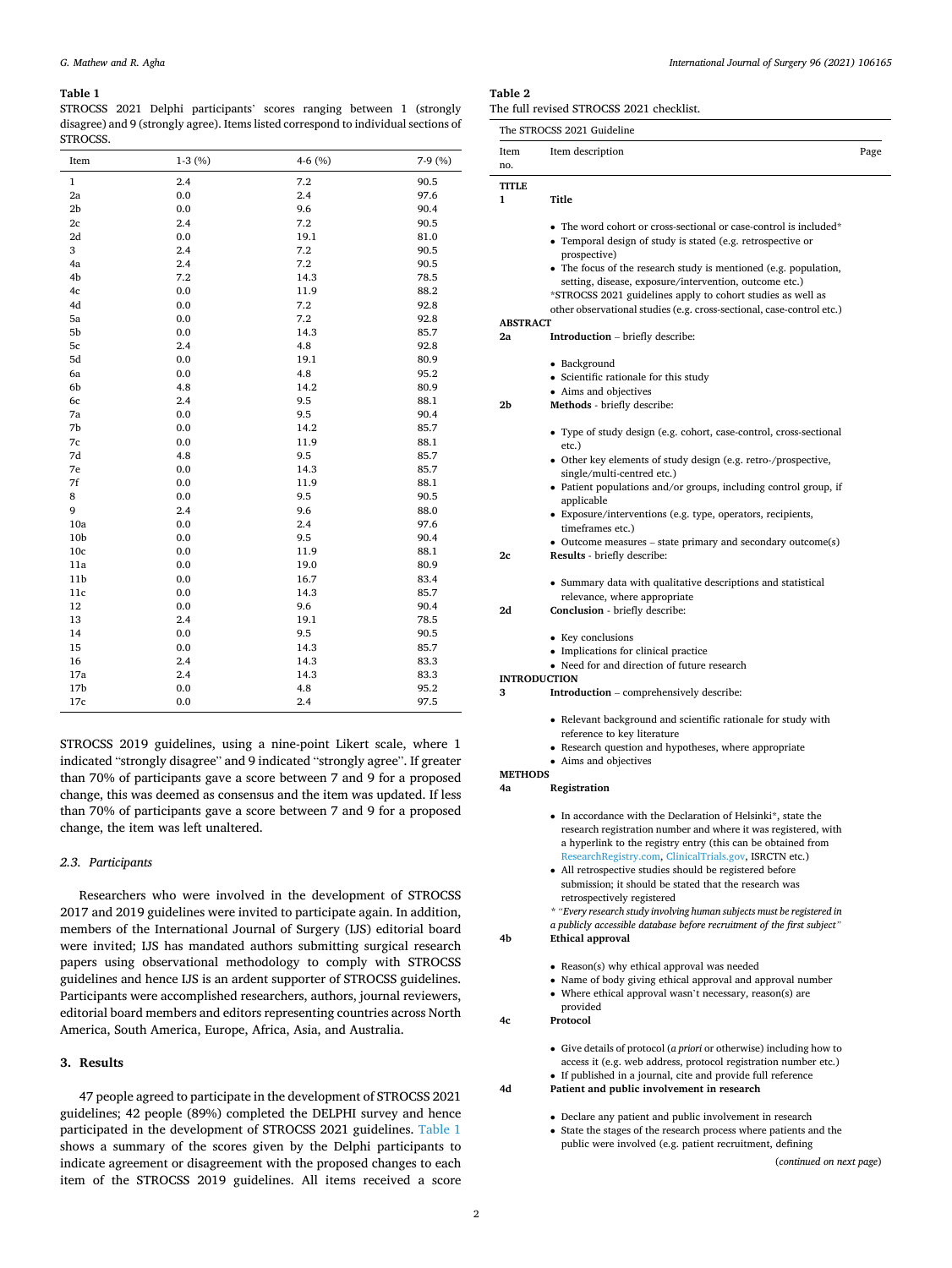## *G. Mathew and R. Agha*

## **Table 2** (*continued* )

|             | The STROCSS 2021 Guideline                                                                                                           |      |
|-------------|--------------------------------------------------------------------------------------------------------------------------------------|------|
| Item<br>no. | Item description                                                                                                                     | Page |
|             | research outcomes, dissemination of results etc.) and describe                                                                       |      |
|             | the extent to which they were involved.                                                                                              |      |
| 5a          | Study design                                                                                                                         |      |
|             | • State type of study design used (e.g. cohort, cross-sectional,                                                                     |      |
|             | case-control etc.)                                                                                                                   |      |
|             | • Describe other key elements of study design (e.g. retro-/<br>prospective, single/multi-centred etc.)                               |      |
| 5b          | Setting and timeframe of research - comprehensively describe:                                                                        |      |
|             |                                                                                                                                      |      |
|             | • Geographical location<br>• Nature of institution (e.g. primary/secondary/tertiary care                                             |      |
|             | setting, district general hospital/teaching hospital, public/                                                                        |      |
|             | private, low-resource setting etc.)                                                                                                  |      |
|             | • Dates (e.g. recruitment, exposure, follow-up, data collection                                                                      |      |
| 5c          | etc.)<br>Study groups                                                                                                                |      |
|             |                                                                                                                                      |      |
|             | • Total number of participants                                                                                                       |      |
|             | • Number of groups<br>• Detail exposure/intervention allocated to each group                                                         |      |
|             | • Number of participants in each group                                                                                               |      |
| 5d          | Subgroup analysis - comprehensively describe:                                                                                        |      |
|             |                                                                                                                                      |      |
|             | • Planned subgroup analyses<br>• Methods used to examine subgroups and their interactions                                            |      |
| 6a          | Participants - comprehensively describe:                                                                                             |      |
|             | • Inclusion and exclusion criteria with clear definitions                                                                            |      |
|             | • Sources of recruitment (e.g. physician referral, study website,                                                                    |      |
|             | social media, posters etc.)                                                                                                          |      |
|             | • Length, frequency and methods of follow-up (e.g. mail, tele-                                                                       |      |
| 6b          | phone etc.)<br>Recruitment - comprehensively describe:                                                                               |      |
|             |                                                                                                                                      |      |
|             | • Methods of recruitment to each patient group (e.g. all at once,                                                                    |      |
|             | in batches, continuously till desired sample size is reached etc.)<br>• Any monetary incentivisation of patients for recruitment and |      |
|             | retention should be declared; clarify the nature of any                                                                              |      |
|             | incentives provided                                                                                                                  |      |
|             | • Nature of informed consent (e.g. written, verbal etc.)<br>• Period of recruitment                                                  |      |
| 6с          | Sample size - comprehensively describe:                                                                                              |      |
|             |                                                                                                                                      |      |
|             | • Analysis to determine optimal sample size for study accounting<br>for population/effect size                                       |      |
|             | • Power calculations, where appropriate                                                                                              |      |
|             | • Margin of error calculation                                                                                                        |      |
|             | <b>METHODS - INTERVENTION AND CONSIDERATIONS</b>                                                                                     |      |
| 7а          | Pre-intervention considerations - comprehensively describe:                                                                          |      |
|             | • Preoperative patient optimisation (e.g. weight loss, smoking                                                                       |      |
|             | cessation, glycaemic control etc.)                                                                                                   |      |
|             | • Pre-intervention treatment (e.g. medication review, bowel<br>preparation, correcting hypothermia/-volemia/-tension, miti-          |      |
|             | gating bleeding risk, ICU care etc.)                                                                                                 |      |
| 7b          | <b>Intervention</b> – comprehensively describe:                                                                                      |      |
|             | • Type of intervention and reasoning (e.g. pharmacological,                                                                          |      |
|             | surgical, physiotherapy, psychological etc.)                                                                                         |      |
|             | • Aim of intervention (preventative/therapeutic)                                                                                     |      |
|             | • Concurrent treatments (e.g. antibiotics, analgesia, anti-                                                                          |      |
|             | emetics, VTE prophylaxis etc.)<br>• Manufacturer and model details, where applicable                                                 |      |
| 7c          | Intra-intervention considerations - comprehensively describe:                                                                        |      |
|             |                                                                                                                                      |      |
|             | • Details pertaining to administration of intervention (e.g.<br>anaesthetic, positioning, location, preparation, equipment           |      |
|             | needed, devices, sutures, operative techniques, operative time                                                                       |      |
|             | etc.)                                                                                                                                |      |

- Details of pharmacological therapies used, including formulation, dosages, routes, and durations
- Figures and other media are used to illustrate

## *International Journal of Surgery 96 (2021) 106165*

|                       | The STROCSS 2021 Guideline                                                                                             |      |
|-----------------------|------------------------------------------------------------------------------------------------------------------------|------|
| Item                  | Item description                                                                                                       | Page |
| no.                   |                                                                                                                        |      |
| 7d                    | Operator details - comprehensively describe:                                                                           |      |
|                       | • Requirement for additional training                                                                                  |      |
|                       | • Learning curve for technique<br>• Relevant training, specialisation and operator's experience (e.                    |      |
|                       | g. average number of the relevant procedures performed                                                                 |      |
|                       | annually)                                                                                                              |      |
| 7е                    | Quality control - comprehensively describe:                                                                            |      |
|                       | • Measures taken to reduce inter-operator variability                                                                  |      |
|                       | • Measures taken to ensure consistency in other aspects of                                                             |      |
|                       | intervention delivery<br>• Measures taken to ensure quality in intervention delivery                                   |      |
| 7f                    | Post-intervention considerations - comprehensively describe:                                                           |      |
|                       | • Post-operative instructions (e.g. avoid heavy lifting) and care                                                      |      |
|                       | • Follow-up measures                                                                                                   |      |
|                       | • Future surveillance requirements (e.g. blood tests, imaging<br>etc.)                                                 |      |
| 8                     | <b>Outcomes</b> – comprehensively describe:                                                                            |      |
|                       | • Primary outcomes, including validation, where applicable                                                             |      |
|                       | • Secondary outcomes, where appropriate                                                                                |      |
|                       | • Definition of outcomes                                                                                               |      |
|                       | • If any validated outcome measurement tools are used, give full<br>reference                                          |      |
|                       | • Follow-up period for outcome assessment, divided by group                                                            |      |
| 9                     | <b>Statistics</b> – comprehensively describe:                                                                          |      |
|                       | • Statistical tests and statistical package(s)/software used                                                           |      |
|                       | • Confounders and their control, if known                                                                              |      |
|                       | • Analysis approach (e.g. intention to treat/per protocol)<br>• Any sub-group analyses                                 |      |
|                       | • Level of statistical significance                                                                                    |      |
| <b>RESULTS</b><br>10a | Participants - comprehensively describe:                                                                               |      |
|                       |                                                                                                                        |      |
|                       | • Flow of participants (recruitment, non-participation, cross-                                                         |      |
|                       | over and withdrawal, with reasons). Use figure to illustrate.<br>• Population demographics (e.g. age, gender, relevant |      |
|                       | socioeconomic features, prognostic features etc.)                                                                      |      |
|                       | • Any significant numerical differences should be highlighted                                                          |      |
| 10b                   | Participant comparison                                                                                                 |      |
|                       | • Include table comparing baseline characteristics of cohort                                                           |      |
|                       | groups<br>• Give differences, with statistical relevance                                                               |      |
|                       | • Describe any group matching, with methods                                                                            |      |
| 10 <sub>c</sub>       | Intervention - comprehensively describe:                                                                               |      |
|                       | • Degree of novelty of intervention                                                                                    |      |
|                       | • Learning required for interventions                                                                                  |      |
|                       | • Any changes to interventions, with rationale and diagram, if<br>appropriate                                          |      |
| 11a                   | <b>Outcomes</b> – comprehensively describe:                                                                            |      |
|                       | • Clinician-assessed and patient-reported outcomes for each                                                            |      |
|                       | group                                                                                                                  |      |
|                       | • Relevant photographs and imaging are desirable                                                                       |      |
| 11b                   | • Any confounding factors and state which ones are adjusted<br>Tolerance - comprehensively describe:                   |      |
|                       |                                                                                                                        |      |
|                       | • Assessment of tolerability of exposure/intervention<br>• Cross-over with explanation                                 |      |
|                       |                                                                                                                        |      |
| 11c                   | • Loss to follow-up (fraction and percentage), with reasons<br>Complications - comprehensively describe:               |      |

• Adverse events and classify according to Clavien-Dindo classification\*

- Timing of adverse events
- Mitigation for adverse events (e.g. blood transfusion, wound care, revision surgery etc.)

(*continued on next page*)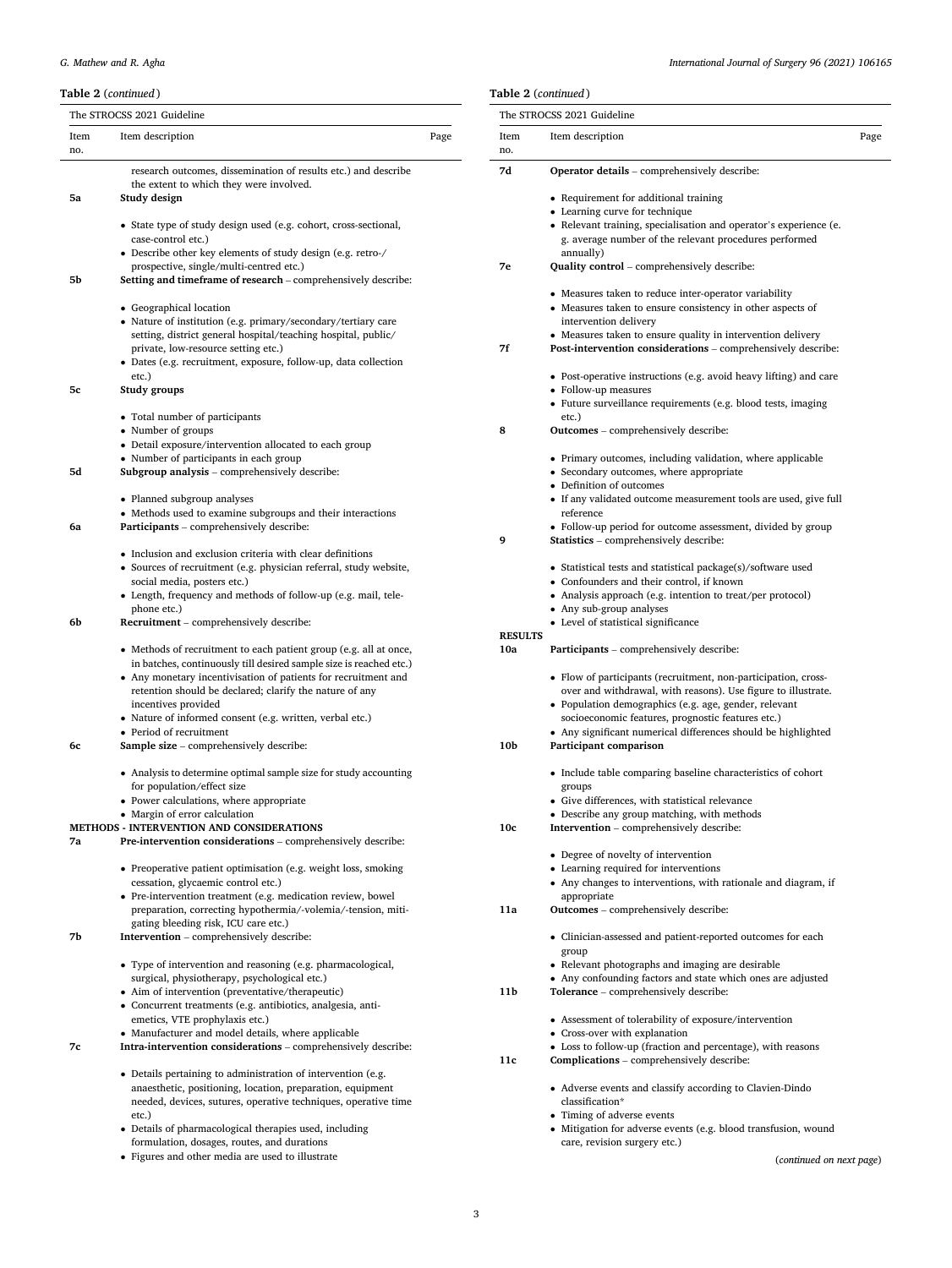#### <span id="page-3-0"></span>**Table 2** (*continued* )

|                         | The STROCSS 2021 Guideline                                                                                                                                                                        |      |
|-------------------------|---------------------------------------------------------------------------------------------------------------------------------------------------------------------------------------------------|------|
| Item<br>no.             | Item description                                                                                                                                                                                  | Page |
|                         | *Dindo D, Demartines N, Clavien P-A. Classification of Surgical<br>Complications. A New Proposal with Evaluation in a Cohort of<br>6336 Patients and Results of a Survey. Ann Surg. 2004; 240(2): |      |
| 12                      | 205-213<br>Key results – comprehensively describe:                                                                                                                                                |      |
|                         | • Key results with relevant raw data                                                                                                                                                              |      |
|                         | • Statistical analyses with significance<br>• Include table showing research findings and statistical analyses                                                                                    |      |
|                         | with significance                                                                                                                                                                                 |      |
| <b>DISCUSSION</b><br>13 | Discussion - comprehensively describe:                                                                                                                                                            |      |
|                         | • Conclusions and rationale                                                                                                                                                                       |      |
|                         | • Reference to relevant literature                                                                                                                                                                |      |
|                         | • Implications for clinical practice                                                                                                                                                              |      |
|                         | • Comparison to current gold standard of care                                                                                                                                                     |      |
| 14                      | • Relevant hypothesis generation<br>Strengths and limitations - comprehensively describe:                                                                                                         |      |
|                         | • Strengths of the study                                                                                                                                                                          |      |
|                         | • Weaknesses and limitations of the study and potential impact                                                                                                                                    |      |
|                         | on results and their interpretation                                                                                                                                                               |      |
|                         | • Assessment and management of bias<br>• Deviations from protocol, with reasons                                                                                                                   |      |
| 15                      | Relevance and implications - comprehensively describe:                                                                                                                                            |      |
|                         | • Relevance of findings and potential implications for clinical<br>practice                                                                                                                       |      |
|                         | • Need for and direction of future research, with optimal study<br>designs mentioned                                                                                                              |      |
| <b>CONCLUSION</b>       |                                                                                                                                                                                                   |      |
| 16                      | Conclusions                                                                                                                                                                                       |      |
|                         | • Summarise key conclusions                                                                                                                                                                       |      |
|                         | • Outline key directions for future research<br><b>DECLARATIONS</b>                                                                                                                               |      |
| 17a                     | <b>Conflicts of interest</b>                                                                                                                                                                      |      |
| 17b                     | • Conflicts of interest, if any, are described<br>Funding                                                                                                                                         |      |
| 17c                     | • Sources of funding (e.g. grant details), if any, are clearly stated<br>• Role of funder<br>Contributorship                                                                                      |      |
|                         | • Acknowledge patient and public involvement in research;                                                                                                                                         |      |
|                         | report the extent of involvement of each contributor                                                                                                                                              |      |

between 7 and 9 by greater than 70% of the participants, indicating consensus with the proposed changes to all the items. The revised STROCSS 2021 guidelines are shown in [Table 2](#page-1-0).

#### **4. Discussion**

Since the publication of STROCSS guidelines, it has been cited over 1000 times and thus enjoyed great acceptance within the surgical research community. We present the updated STROCSS 2021 guidelines to continue ensuring good reporting quality among observational studies in surgery; we encourage authors, reviewers, editors, and journals to adopt them.

Authors should cite STROCSS 2021 guidelines in their methods section; additionally, they should submit a completed STROCSS 2021 guidelines checklist alongside their manuscript for reviewers and editors to inspect and ensure compliance. STROCSS website [\(https://www.st](https://www.strocssguideline.com/)  [rocssguideline.com\)](https://www.strocssguideline.com/) has provided the STROCSS 2021 guidelines checklist in various formats to ensure accessibility.

## **5. Conclusion**

We present updated STROCSS 2021 guidelines for authors, reviewers, editors, and journals to implement, with a view to ensuring good reporting quality among observational studies in surgery.

#### **Funding**

None.

#### **Ethical approval**

Not applicable.

#### **Sources of funding**

None.

### **Author contribution**

RA: Concept and design, data interpretation and analysis, drafting, revision and approval of final manuscript. GM: Design, data collection, data interpretation and analysis, drafting, revision and approval of final manuscript.

### **Research registration Unique Identifying number (UIN)**

1. Name of the registry: Not applicable.

2. Unique Identifying number or registration ID: Not applicable.

3. Hyperlink to your specific registration (must be publicly accessible and will be checked): Not applicable.

#### **Guarantor**

Riaz Agha.

## **Data statement**

The data in this guideline is derived from individual responses to the DELPHI survey, and so is confidential and not in the public domain.

### **Declaration of competing interest**

None declared - the authors have no financial, consultative, institutional, and other relationships that might lead to bias or conflict of interest.

## **Acknowledgements**

Michelle Griffin, Stanford University, Palo Alto, United States.

#### **References**

- [1] [J. Song, K. Chung, Observational studies: cohort and case-control studies, Plast.](http://refhub.elsevier.com/S1743-9191(21)00300-9/sref1)  [Reconstr. Surg. 126 \(6\) \(2010\) 2234](http://refhub.elsevier.com/S1743-9191(21)00300-9/sref1)–2242.
- [2] R. Agha, S. Lee, K. Jeong, A. Fowler, D. Orgill, Reporting quality of observational [studies in plastic surgery needs improvement, Ann. Plast. Surg. 76 \(5\) \(2016\)](http://refhub.elsevier.com/S1743-9191(21)00300-9/sref2)  585–[589](http://refhub.elsevier.com/S1743-9191(21)00300-9/sref2).
- [3] [E. von Elm, D. Altman, M. Egger, S. Pocock, P. G](http://refhub.elsevier.com/S1743-9191(21)00300-9/sref3)øtzsche, J. Vandenbroucke, [Strengthening the reporting of observational studies in epidemiology \(STROBE\)](http://refhub.elsevier.com/S1743-9191(21)00300-9/sref3)  [statement: guidelines for reporting observational studies, PLoS Med. 4 \(10\) \(2007\)](http://refhub.elsevier.com/S1743-9191(21)00300-9/sref3) [296](http://refhub.elsevier.com/S1743-9191(21)00300-9/sref3).
- [4] [R. Agha, R. Farwana, M. Borrelli, T. Tickunas, T. Kusu-Orkar, M. Millip,](http://refhub.elsevier.com/S1743-9191(21)00300-9/sref4)  [R. Thavayogan, J. Garner, D. Orgill, Impact of the SCARE guideline on the reporting](http://refhub.elsevier.com/S1743-9191(21)00300-9/sref4)  [of surgical case reports: a before and after study, Int. J. Surg. 45 \(2017\) 144](http://refhub.elsevier.com/S1743-9191(21)00300-9/sref4)–148.
- [5] [R. Agha, M. Borrelli, R. Farwana, T. Kusu-Orkar, M. Millip, R. Thavayogan,](http://refhub.elsevier.com/S1743-9191(21)00300-9/sref5) [J. Garner, N. Darhouse, D. Orgill, Impact of the PROCESS guideline on the reporting](http://refhub.elsevier.com/S1743-9191(21)00300-9/sref5)  [of surgical case series: a before and after study, Int. J. Surg. 45 \(2017\) 92](http://refhub.elsevier.com/S1743-9191(21)00300-9/sref5)–97.
- [6] [R. Agha, A. Fowler, C. Limb, K. Whitehurst, R. Coe, H. Sagoo, D. Jafree,](http://refhub.elsevier.com/S1743-9191(21)00300-9/sref6) [C. Chandrakumar, B. Gundogan, Impact of the mandatory implementation of](http://refhub.elsevier.com/S1743-9191(21)00300-9/sref6)